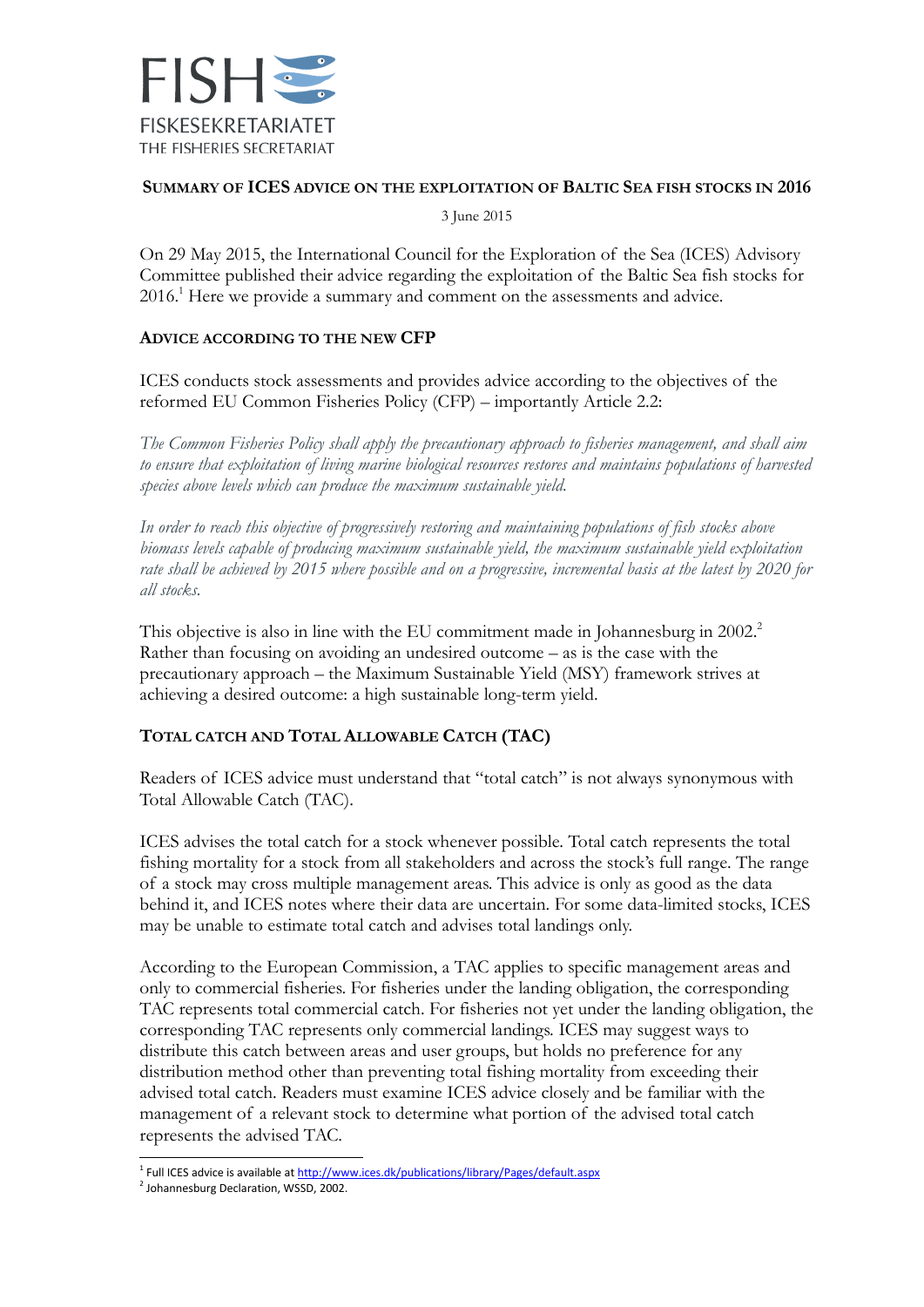|                          | total catch | Total Allowable Catch (TAC)     |  |
|--------------------------|-------------|---------------------------------|--|
| Framework                | scientific  | management, informed by science |  |
| Constraint               | stock range | management area                 |  |
| Stakeholder              | all         | commercial                      |  |
| <b>Fishing Mortality</b> | total       | dependent on landing obligation |  |

### **Difference between ICES advised total catch and TAC**

### **SUMMARY TABLE**

#### **Table showing ICES 2016 advice for total catch and % change from ICES 2015 advice**

This is not a comparison of TAC. For the sake of comparison with last year's advice, total landings for some species are shown in lieu of total catch. Total landings in these cases are determined using the ICES catch equation provided in the advice document. All figures are in tonnes, excepting salmon catch which is in numbers of fish.

| <b>Stock</b>                                    | total catch    | % change |
|-------------------------------------------------|----------------|----------|
| Cod, Western Baltic                             | 5 3 8 5        | $-47%$   |
| Cod, Eastern Baltic                             | 29 220         | $+0.5\%$ |
| Herring, Central Baltic                         | 201 000        | $+4%$    |
| Herring, Gulf of Riga                           | 26 200         | $-24%$   |
| Herring, Bothnian Sea                           | 96 613         | $-47%$   |
| Herring, Bothnian Bay                           | 6 6 4 1        | $+20%$   |
| Sprat                                           | 205 000        | $-8\%$   |
| Plaice, Kattegat, Belts & Sound                 | 8 6 3 9        | $+114%$  |
| <b>Brill</b>                                    | 23             | $-21\%$  |
| Salmon, Baltic Sea excluding Gulf<br>of Finland | 116 000        | $0\%$    |
| Salmon, Gulf of Finland                         | 11 800         | $0\%$    |
|                                                 | total landings |          |
| Plaice, Baltic                                  | 1 0 9 3        | $+20%$   |
| Flounder, Belt Sea & Sound                      | 2094           | $+20%$   |
| Flounder, Southern Baltic                       | 20 618         | $+20%$   |
| Flounder, Eastern Gotland & Gulf<br>of Gdansk   | 2 6 0 6        | $-20%$   |
| Flounder, Northern Central &<br>Northern Baltic | 274            | $+20%$   |
| Turbot                                          | 198            | $-10%$   |
| Dab                                             | 1 5 9 9        | $+12\%$  |

A detailed summary of ICES advice and rationale, stock by stock, is given in later in this document.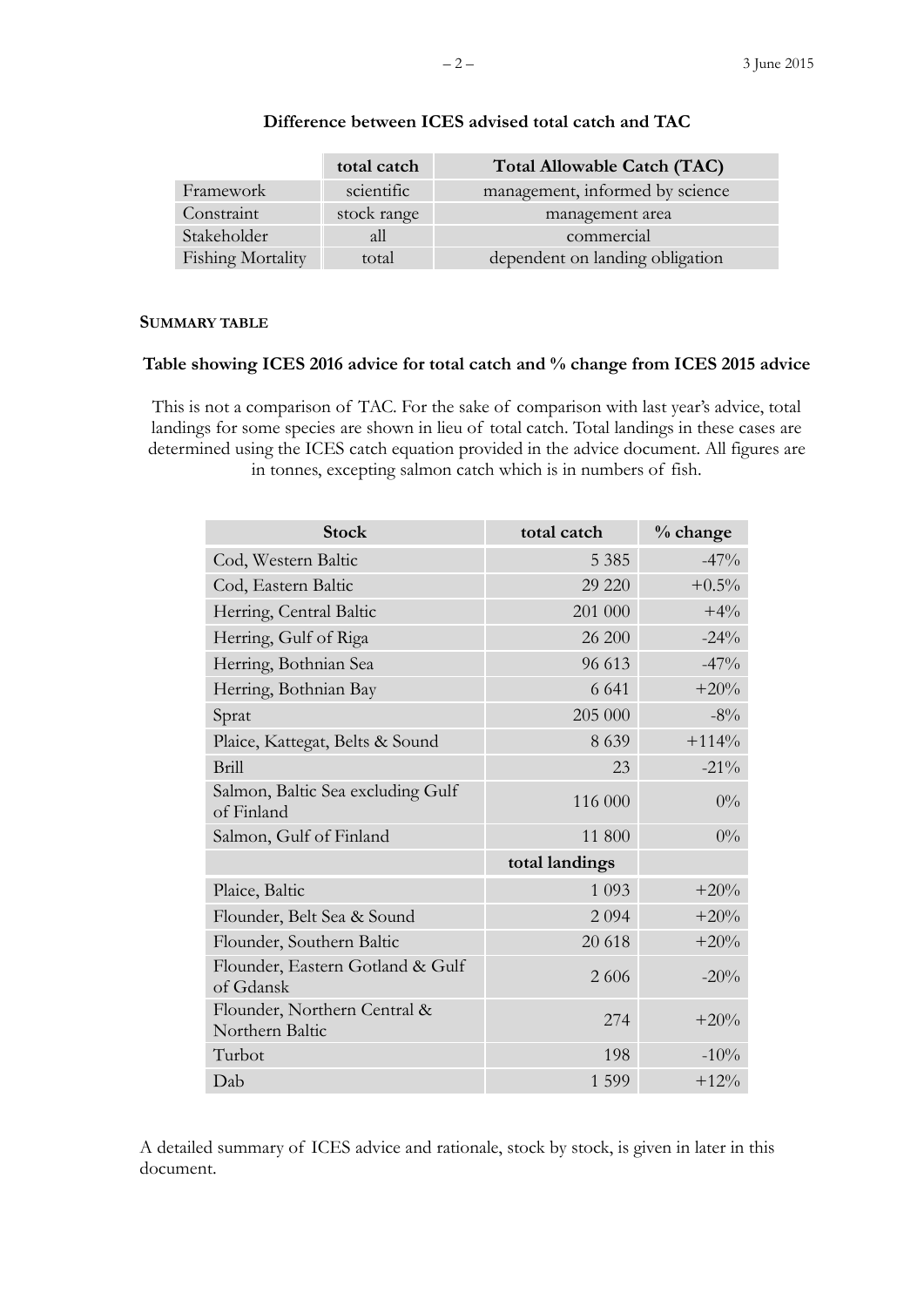#### **DEFINITONS AND BASIS FOR ADVICE**

The fishing mortality rate (F), or exploitation rate, is a metric for the number of fish killed by fishing. Exploitation rates  $(F_{\text{MSY}})$  in line with the MSY approach are estimated to maximise the average long-term catch within the prevailing ecosystem considerations. The only way to sustainably fish at  $F_{MSY}$  is if the fish stock is large enough on average to support that level of fishing mortality. This corresponding average stock level, measured in Spawning Stock Biomass (SSB), is termed  $B_{MSV}$ . The SSB, measured in tonnes, represents only those fish mature enough to reproduce.

ICES applies different SSB reference points within the MSY framework to represent biomass levels necessitating a management response. A healthy SSB will naturally fluctuate around  $B_{MSY}$ . The lower bound of this fluctuation is  $B_{trigger}$ , below which ICES advises a more conservative F to allow the fished stock to rebuild. In extreme cases stocks could be depressed through natural or fishing mortality to the lowest reference point,  $B_{\text{lin}}$ . This represents the SSB below which a fish stock will experience recruitment failure. Fishing a stock to such a low level is disastrous for the fished stock and for dependent fishing communities. Recognising this danger, coupled with fisheries stock assessment uncertainty, ICES developed a precautionary buffer called  $B_{pq}$ . Generally  $B_{pq}$  is  $B_{lim}$  scaled up by a multiplier, representing a slightly larger SSB to provide managers response time to reduce fishing mortality. In practice  $B_{t{riseger}}$  is often set at  $B_{pa}$  even though the two concepts have a different basis.

In 2012, ICES developed a framework for quantitative advice regarding data-limited stocks. The framework categorises all stocks into six different categories from data-rich to data-poor. Data-limited advice is essentially based on a combination of biomass indices and landings data (depending on what is available) and a  $\pm 20\%$  "uncertainty cap" applied to the previous years' advice or so-called *status quo* landings. Although ICES considers all data categories precautionary, ICES references the precautionary approach specifically when providing advice on data limited stocks, and the MSY approach when providing advice on data-rich stocks.

### **WHAT HAPPENS NEXT?**

The European Commission published a policy statement on fishing opportunities for 2016 in early June 2015. After consulting the Scientific, Technical and Economic Committee for Fisheries (STECF), it will then publish a proposal for fishing opportunities in the Baltic Sea for 2016 – most likely in September 2015.

Fisheries Council Working Groups will discuss the Commission's proposal prior to the Council's meeting in October, where they are likely to agree on the 2016 fishing quotas. In the meantime, the European Commission on behalf of the European Union will negotiate with Russia, including Russian fishing interests in the Baltic. The Lisbon Treaty, which came into force on 1 January 2010, gives the European Parliament co-decision powers on most EU fisheries matters, but the setting of annual catch quotas remains the Council's sole responsibility.

As part of the increased regionalisation of the CFP, the Baltic Sea Advisory Council (BSAC) will consider and comment on the proposal, and it will be discussed in the regional forum for Baltic Member States – BALTFISH.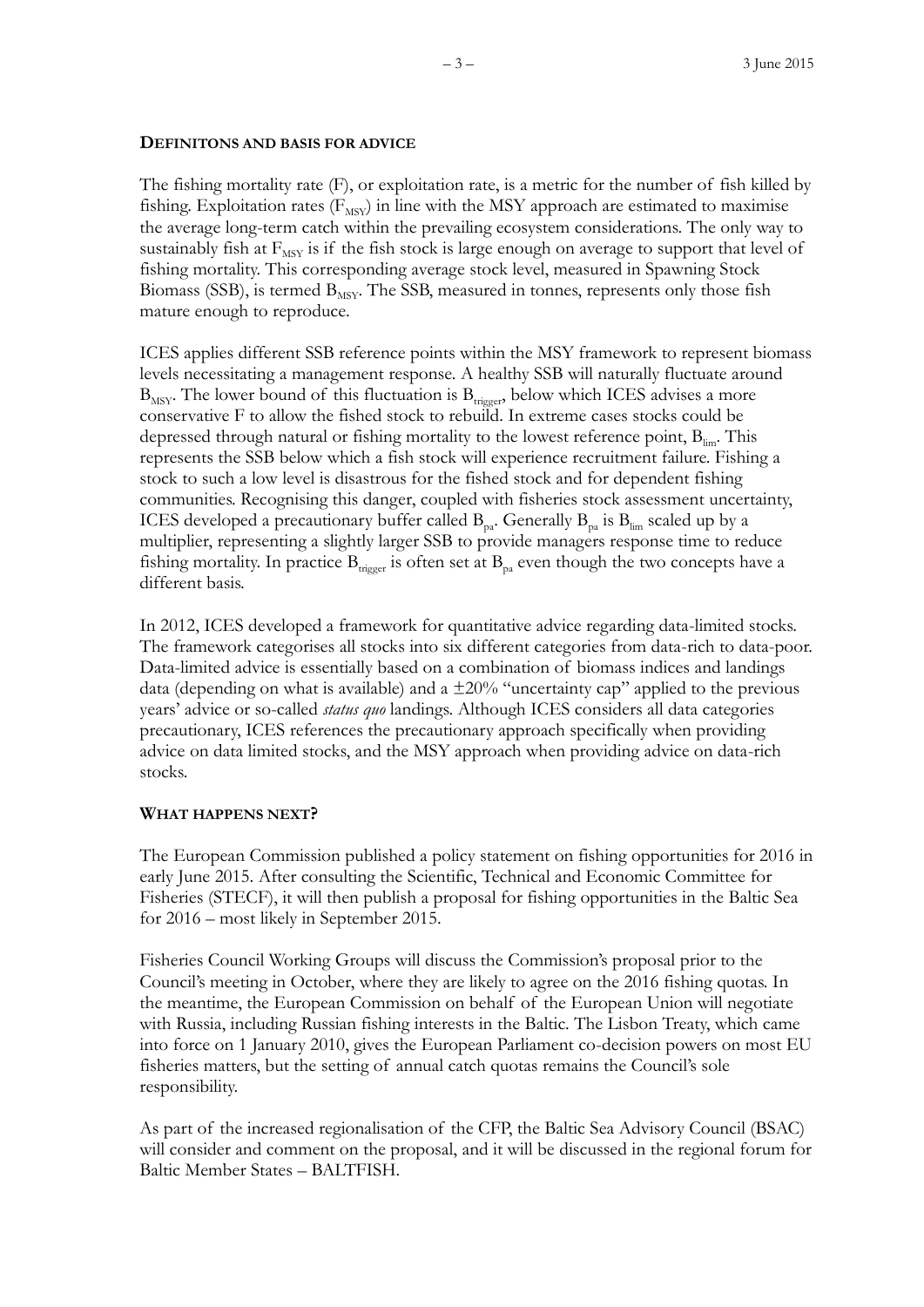#### **DETAILED SUMMARY OF ICES ADVICE**

ICES provides total catch advice applicable to a stock across that stock's total range. The Commission applies a TAC to a stock by management area. Both ICES and the Commission identify stocks by the management area subdivisions (SD) which contain the bulk of the stock.





### COD

-

Since 2004, the Baltic Sea cod (*Gadus morhua*) has been managed as two separate stocks, the Eastern and the Western stock, with advice provided per fishing zone regardless of stock mixing. Although biologically distinct, significant mixing of the Eastern and Western stocks in SD 24 has challenged ICES to refine their advice. Based on the 2015 cod benchmarking exercise, ICES now advises separately for stocks in SD 24 rather than providing a single areawide figure for total catch.

In 2007, the European Commission adopted a multi-annual plan for both stocks (EC 1098/2007). This plan has proven inadequate for the fisheries management challenges in the Baltic Sea, and a forthcoming multiannual multi-species plan covering Baltic stocks of cod, sprat, and herring is currently in negotiation.

<sup>6</sup> UN Food and Agricultural Organisation (FAO) major fishing areas, http://www.fao.org/fishery/area/Area27/en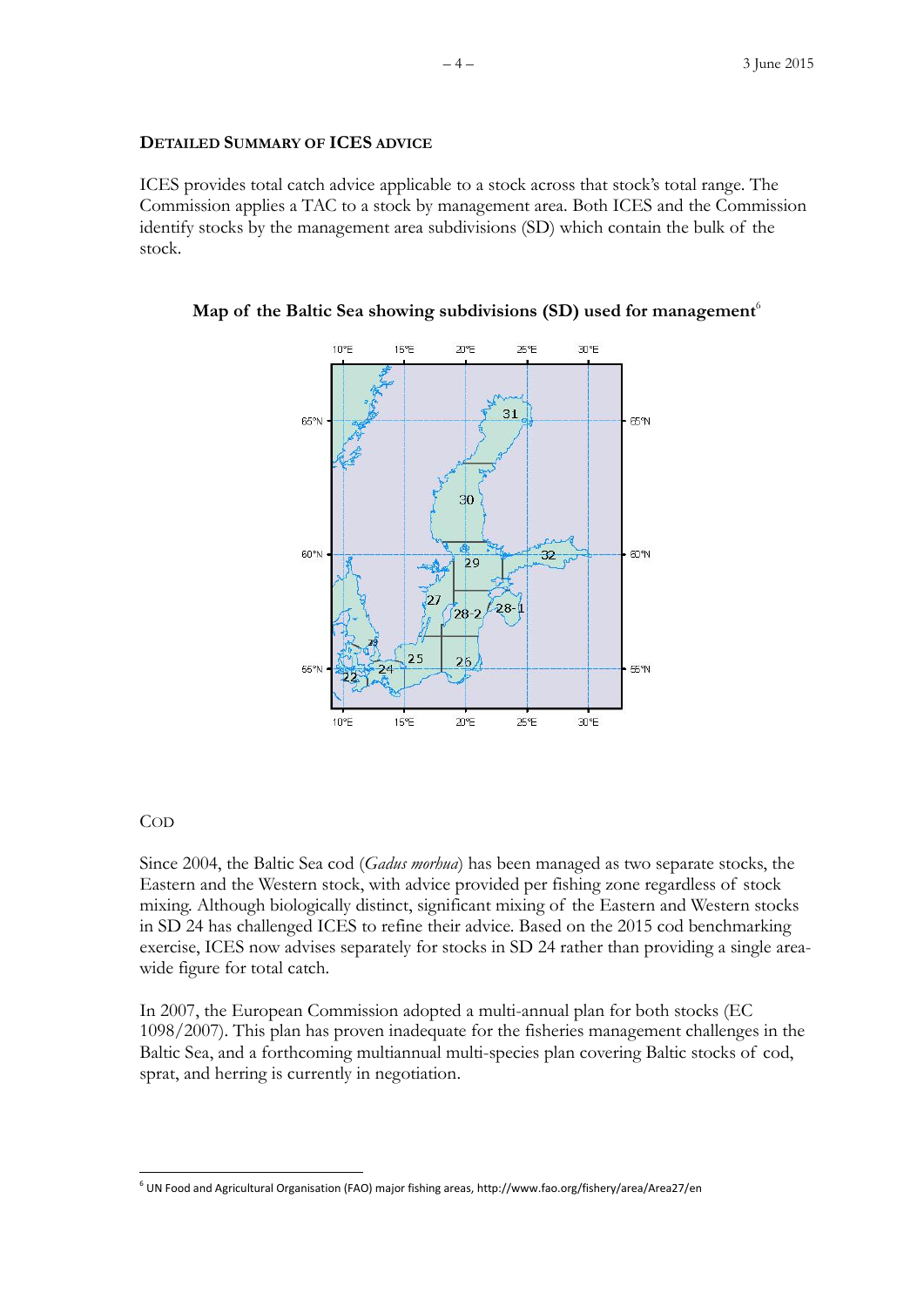### *Cod in Subdivisions 22–24, Western Baltic*

The Western Baltic cod stock has declined from a recorded high SSB in the early 1980s to a low in 2010. Since the late 1990s the SSB has fluctuated around  $B_{\text{lim}}$  and below  $B_{\text{p}a}$ , dropping and staying below  $B_{lim}$  since 2008. The stock is still dangerously low.

The cod in the area does not belong to one homogeneous genetic population. Three potential spawning sites have been identified: the Sound (SD 23), the Belt Sea (SD 22) and the Arkona basin (SD 24). Spawning occurs during different periods of the year. A recent study indicates that local measures should be taken to protect cod spawning in the Sound.<sup>7</sup>

ICES identified substantial mixing between the Eastern and Western cod stocks in SD 24. Contrary to previous years, the current stock assessment accounts for these differences and provides a more realistic picture of the stock. Although this introduces new uncertainty in the assessment, ICES was able to diminish the high uncertainty related to discarding and fish age-reading issues in past assessments. To account for catches of Eastern Baltic cod in SD 24, ICES advises a separate sub-TAC for SD 22-23.

The ICES advice for 2016 also incorporates recreational catch, where data exist. For this year only German recreational fishery data are represented. ICES notes that they are not in a position to advise on specific allocation decisions between recreational and commercial uses, though ICES does provide a number of options for management to consider in accompanying tables in the advice.

In 2013 ICES concluded that they had consistently overestimated the fishing possibilities over time. Despite annual commercial landings falling below ICES advice for most years since 2008, the overall fishing mortality has not declined as anticipated. ICES estimates that current fishing mortality is well above both  $F_{MSY}$  and the long-term fishing mortality rate set in the existing cod management plan.

The existing cod management plan aims at rebuilding the stock by limiting the annual landings with a  $\pm 15\%$  restriction on changes in permitted landings per year. The plan also sets out to reduce fishing effort (number of fishing days) by 10% annually until the plan's target fishing mortality is met. As in last year's assessment, ICES states that the current management plan can no longer be considered precautionary and therefore bases its advice on the MSY approach.

Bycatch species in the fishery primarily consist of flatfishes, especially flounder, which can be substantial at times. Amounts of undersized cod as bycatch have increased in recent years as well. In 2001 the International Baltic Sea Fisheries Commission (IBSFC) introduced fishing gear modifications, including the "Bacoma" cod-end. The fishing industry has pointed out that these measures are ineffective and that increased flounder bycatch interferes with the selectivity of the gear, leading to increased cod discarding. Reconciling these issues under the landing obligation through the coming Baltic Sea multiannual management plan and an EUwide Technical Measures Framework may allow greater flexibility for fishing gear design.

**In accordance with the MSY approach, ICES advises that the total catch of Western Baltic cod should not exceed 5 385 tonnes. ICES suggests multiple methods to distribute the advised total catch to commercial users, and advises allocating part of** 

-

<sup>7</sup> Lindegren M., Waldo S., Nilsson P.A., Svedäng H. and A. Persson. 2013. Towards sustainable fisheries of the Öresund cod (*Gadus morhua*) through sub-stock-specific assessment and management recommendations. ICES Journal of Marine Science, 70: 1140–1150.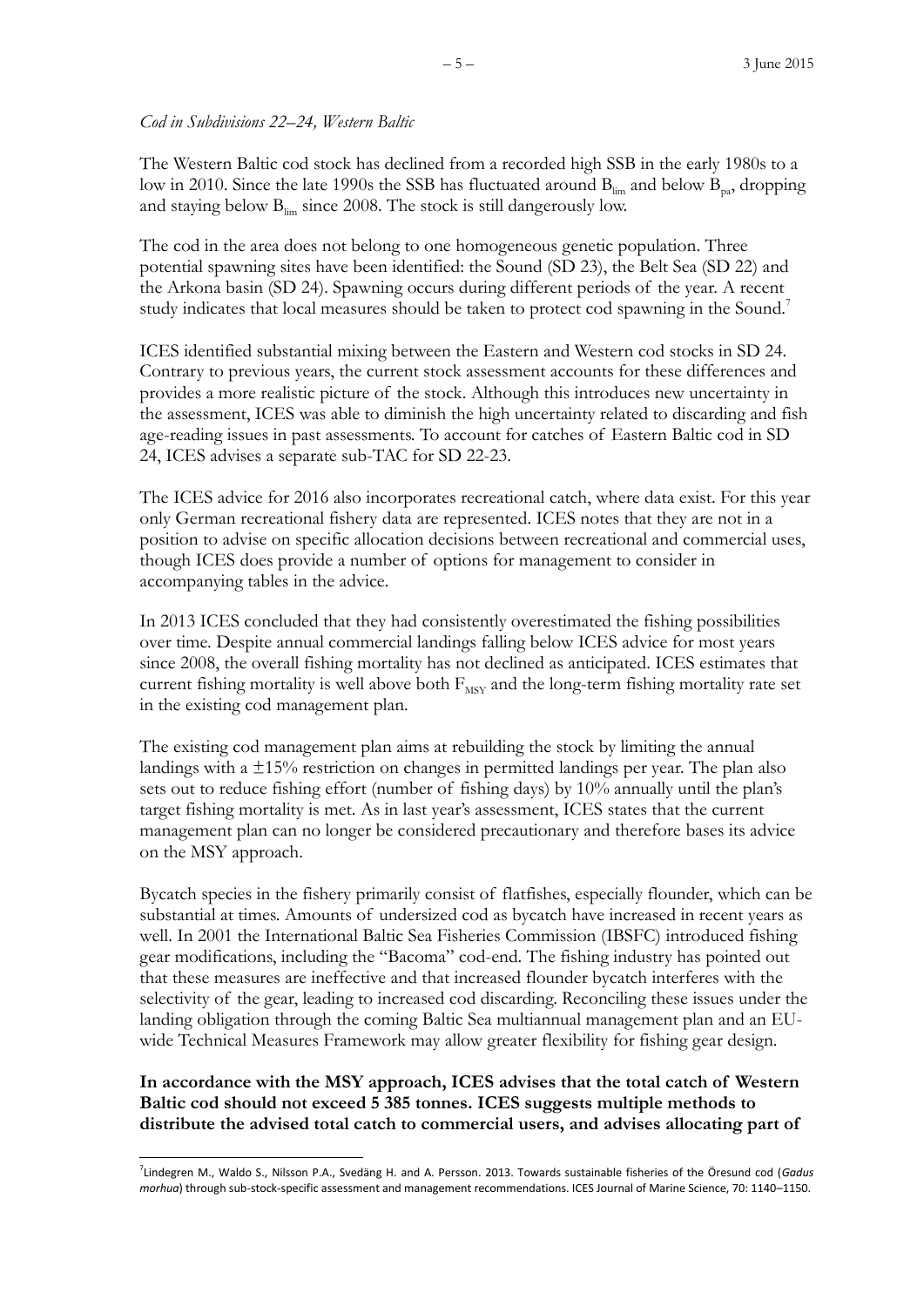**the neighbouring Eastern Baltic Cod stock to the SD 24 TAC to account for stock mixing. Due to additional management considerations, a range of TACs corresponding to this advice are possible.**

#### *Cod in Subdivisions 25–32, Eastern Baltic*

Due to favourable environmental conditions and strong year classes towards the end of the 1970s, the Eastern Baltic cod stock reached its highest recorded levels in 1980–1982. From an early 1980s high of approximately 640 000 tonnes, high fishing mortality and poor environmental conditions encouraged a stock decline to only 87 000 tonnes by 1992. Fishing mortality remained high on this depressed stock through the 2000s. The Helsinki Commission and the International Union for Conservation of Nature (IUCN) labelled Eastern Baltic cod as "vulnerable" due to the threat of synergistic effects of eutrophication and climate change. 8

Following the 2015 ICES benchmarking exercise, ICES reluctantly maintains that Eastern Baltic cod is data-limited. Key issues in the analytical assessment include the failure to confidently age cod, changes in cod growth which ICES has not been able to quantify, and a recent dramatic decrease in older cod without a clear picture of the fishing mortality for these 'megaspawners'. These issues, among others, increase the current assessment's uncertainty to such a degree that the full analytical assessment is unusable. Over the past two years, based on an indexed trawl survey, ICES estimates that the Eastern Baltic cod SSB has decreased by more than 20%.

In late 2014 the Baltic experienced its third largest recorded inflow event, receiving 198 cubic metres of oxygenated, highly saline water and ending a decade-long stagnation in the central Baltic.<sup>9</sup> This will have a positive impact for the productivity of cod and other species in the Baltic, though seeing the impact in fishery productivity may take a year or two to develop.

ICES estimates total Eastern Baltic cod catch in 2014 at 45 657 tonnes, which includes 11 310 tonnes of discards. Much of the cod catch in 2014 was below the minimum landing size, possibly due to the decreased growth rate of cod in this particularly stressed ecosystem.

**In accordance with the precautionary approach, ICES advises that the total catch of Eastern Baltic cod should not exceed 29 220 tonnes. ICES suggests multiple methods to distribute the advised total catch to commercial users, and advises allocating part of the Eastern Baltic Cod stock to the SD 24 TAC to account for stock mixing. Due to additional management considerations, a range of TACs corresponding to this advice are possible.**

#### **HERRING**

-

The Baltic herring (*Clupea harengus*) is managed in four separate areas: Central Baltic Sea, Gulf of Riga, Bothnian Sea and Bothnian Bay. Management of Baltic herring is evolving in the forthcoming Baltic multiannual multi-species management plan for cod, sprat, and herring, currently in negotiation.

<sup>&</sup>lt;sup>8</sup>HELCOM, 2013. Species Information Sheet for Cod: [www.helcom.fi](http://www.helcom.fi/)

<sup>9</sup>Mohrholz V., Naumann M., Nausch G., Krüger S. and U. Gräwe. 2015. Fresh oxygen for the Baltic Sea – An exceptional saline inflow after a decade of stagnation. Journal of Marine Systems, 148: 152-166.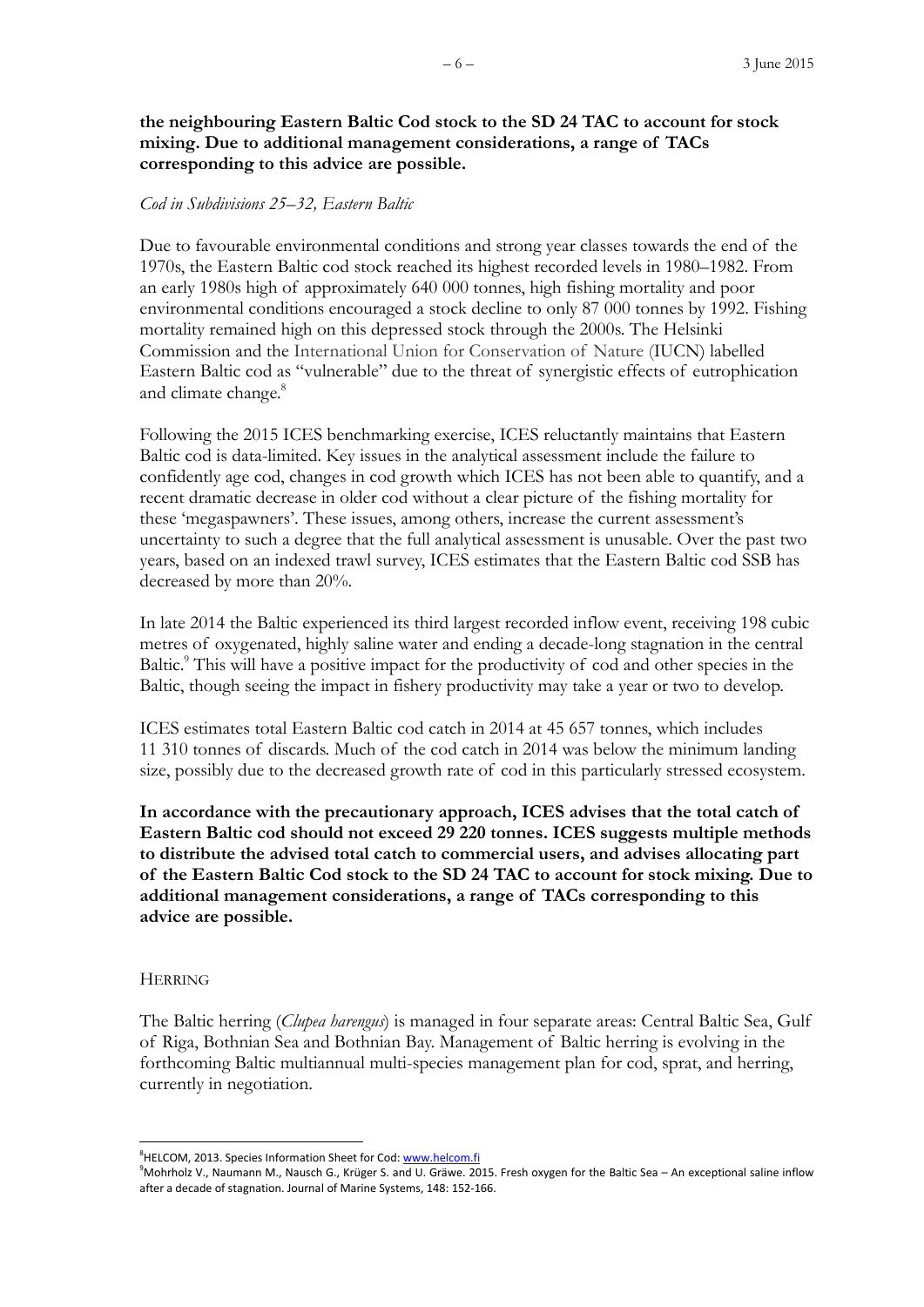The Central Baltic and Gulf of Riga herring stocks overlap in area 28.2. ICES provides its primary advice on the total catch of these stocks, then identifies the proportion of stock mixing and the resulting TAC for each management area.

Stock boundaries for Bothnian Bay and Bothnian Sea herring are still being debated.

### *Herring in Subdivisions 25–29 and 32, Central Baltic Sea, excluding Gulf of Riga*

This is the largest of the Baltic herring stocks, composed of a number of local populations. Following a SSB decline below  $B_{\text{lim}}$  in the late 1990s, the stock has shown a steady increase and is now well above MSY  $B_{trigger}$ . Fishing mortality has remained below  $F_{MSV}$  since 2004.

The assumed 2016 commercial catch of this stock in the Gulf of Riga, outside of the Central Baltic, is 4 620 tonnes.

The assumed 2016 commercial catch from the Gulf of Riga herring stock in the Central Baltic is 220 tonnes.

The corresponding TAC for the Central Baltic management area would recognise the mixing of these two stocks. Discards are considered negligible.

# **In accordance with the MSY approach, ICES advises that the total catch of Central Baltic herring should not exceed 201 000 tonnes. The corresponding TAC for this management area, representing stock mixing, would be 196 600 tonnes.**

### *Herring in Subdivision 28.1, Gulf of Riga*

The Gulf of Riga is a semi-enclosed ecosystem of the Baltic Sea and the low salinity restricts the occurrence of marine species. Herring is the dominant species in the Gulf, and predation mortality is low for the Riga herring.

The recruitment of Gulf of Riga herring is highly dependent on environmental conditions, such as ice cover. Since the 1989, the majority of winters have been mild, and this climate has been favourable for herring reproduction. The mean weight started to decline in the mid-1980s and remains on the low side.

The assumed 2016 commercial catch of this stock in the Central Baltic, outside of the Gulf of Riga, is 220 tonnes.

The assumed 2016 commercial catch from the Central Baltic herring stock in the Gulf of Riga is 4 620 tonnes.

The corresponding TAC for the Gulf of Riga management area would recognise the mixing of these two stocks. Discards are considered negligible.

**In accordance with the MSY approach, ICES advises that the total catch of Gulf of Riga herring should not exceed 26 200 tonnes. The corresponding TAC for this management area, representing stock mixing, would be 30 600 tonnes.**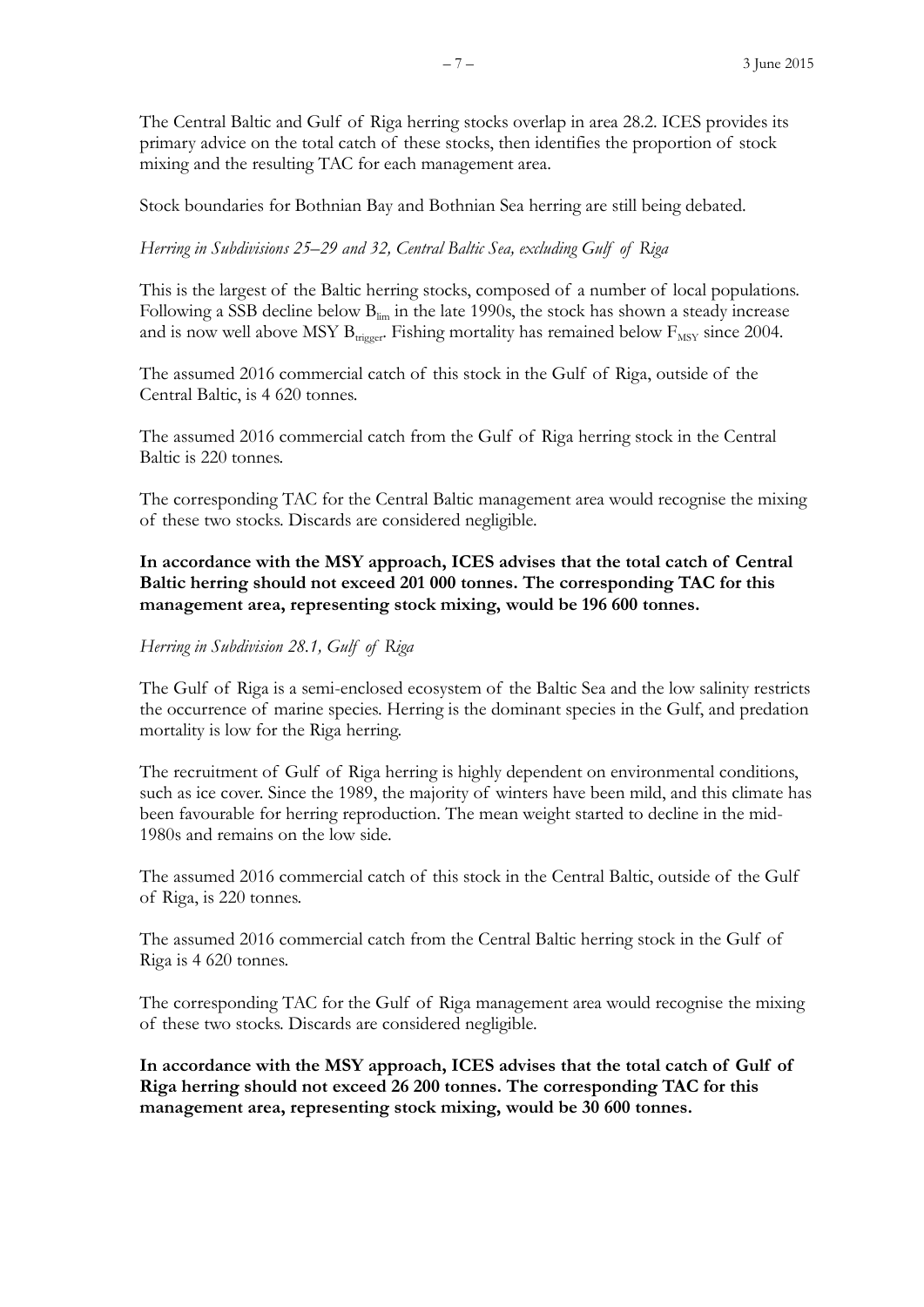### *Herring in Subdivision 30, Bothnian Sea*

Due to low salinity and mean temperature, the herring in the Gulf of Bothnia is slowgrowing and relatively small. The spawning stock biomass of Bothnian Sea herring tripled in the late 1980s, only to then drop by 40% by 1999. Since 2003, this stock's SSB has grown to the highest levels assessed in 20 years. While still high, ICES has dramatically revised the stock's estimated SSB downward due to a necessary change in the assessment to handle ongoing uncertainty concerns. These concerns should diminish over time as the acoustic survey time-series grows.

Due to the revised SSB, ICES has decreased its advised catch by nearly 50% from 181 000 tonnes in 2015 to 96 613 tonnes for 2016. Discarding is considered negligible.

# **In accordance with the MSY approach, ICES advises that the total catch of Bothnian Sea herring should not exceed 96 613 tonnes. The corresponding TAC for this management area would be equal to the total catch.**

### *Herring in Subdivision 31, Bothnian Bay*

This small herring stock exists at the herring's most northerly range, under relatively extreme environmental conditions. A combination of low salinity, long winters, ice cover and cool summers affect this stock's growth.

ICES categorises Bothnian Bay herring as data-limited and bases their 2016 advice on an exploratory assessment. Although uncertain, the survey index shows an increasing trend in excess of 20% which permits a precautionary increase in advice. Discarding is considered negligible.

# **In accordance with the precautionary approach, ICES advises that the total catch of Bothnian Bay herring should not exceed 6 641 tonnes. The corresponding TAC for this management area would be equal to the total catch.**

### SPRAT

Sprat (*Sprattus sprattus*) is managed as a single stock across the Baltic Sea. Declining to below  $B_{\text{lim}}$  in the early 1980s, sprat has since recovered to well above  $B_{\text{trigger}}$  reaching a maximum assessed SSB in 1996 of 1.9 million tonnes. Sprat stocks have since declined, approaching but still above  $B_{trigger}$ . At present sprat is being harvested unsustainably according to ICES estimates of fishing mortality. Since 2006 sprat stocks have not been under a management plan, but sprat is incorporated in the forthcoming Baltic multiannual multi-species management plan for cod, sprat, and herring, currently in negotiation.

Cod and clupeid stocks (including sprat and herring) share a strong predator-prey relationship. Higher cod SSB in the early 1980s contributed to lower sprat populations. As cod declined, sprat recovered. At present sprat is more abundant in areas outside of the cod's range. ICES estimates that 47% of the total 2014 sprat catch was taken in the southern Baltic, SD 25 and 26. Decreasing fishing effort on sprat in SD 25 and 26 would make more sprat available as feed for cod, improving cod growth. Increasing effort northward in the Baltic to SD 27–32 would also optimize the yield and growth of sprat and herring by reducing competition within these stocks for prey. Because of this skewed geographic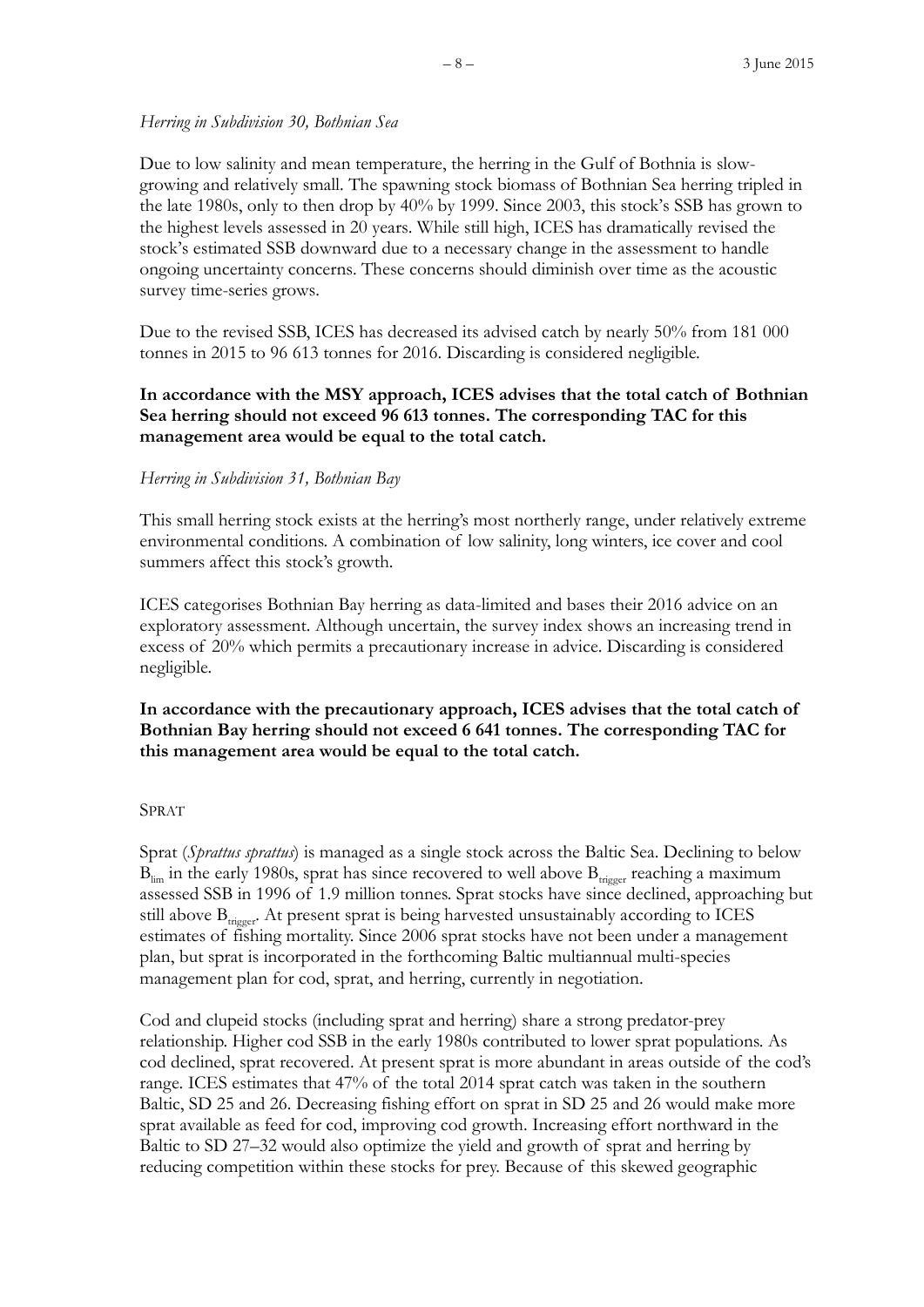distribution, species interactions between cod and clupeids, and possible management concerns to improve cod condition, ICES suggests, but does not specifically advise, that a spatial management plan be devised and implemented for clupeid stocks.

Discarding is considered negligible.

# **In accordance with the MSY approach, ICES advises that the total catch of sprat should not exceed 205 000 tonnes. The corresponding TAC for this management area would be equal to the total catch.**

### **SALMON**

The last Baltic-wide management plan for Baltic salmon (*Salmo salar*) ended in 2006. The European Commission proposed a new plan in 2011 (COM(2011)470) which is still in negotiation. Currently salmon stocks are managed through EU quotas annually set in Council and individual Member State management of local salmon rivers. However the lack of an approved long-term management plan for Baltic salmon is particularly serious as Baltic salmon is listed under the Habitats Directive, obliging Member States to ensure "favourable conservation status". It is also covered by targets in the Water Framework Directive and the Marine Strategy Framework Directive.

ICES advises on Baltic salmon catch within two management areas: the Main Basin and the Gulf of Bothnia (SD 22–31), and the Gulf of Finland (SD 32). Within these management areas Baltic salmon exist in a large number of river-specific populations ranging from healthy to vulnerable.

Baltic salmon are greatly affected by environmental conditions, especially those prevalent in their home spawning rivers. Dams and other forms of habitat destruction have a devastating effect on salmon habitat and spawning grounds. In many parts of the Baltic Sea region, particularly in the South, natural salmon populations have declined or even disappeared.

In some larger rivers, hydropower companies are obliged to carry out major restocking programs, releasing salmon smolt (young salmon), in order to compensate for the loss of habitat and migration obstacles resulting from hydropower installations. The process of restocking is costly and ineffective. Today, reared fish die in high numbers before maturing to spawning adults. Although 5.5 million reared salmon smolts are released each year, compared to 2.9 million produced in the wild, salmon catches consist of between 72 and 92% wild fish.

Despite some positive developments, such as improved habitats in both spawning and nursery areas and subsequent increases in natural reproduction, the wild salmon in several rivers have not recovered. Juvenile salmon suffer higher than expected mortality. The reasons for this low survival are still largely unknown.

Baltic salmon remain depressed due to a combination of environmental factors, fishing mortality, substantial misreporting, low post-smolt survival and poor reproduction of some populations. Fisheries in open sea areas or coastal waters pose a greater threat to depleted stocks than fisheries in estuaries and rivers. ICES advises that management of salmon fisheries should be based on the status of individual river stocks, and that fisheries on mixed stocks should be reduced as they present particular threats to stocks that do not have a healthy status.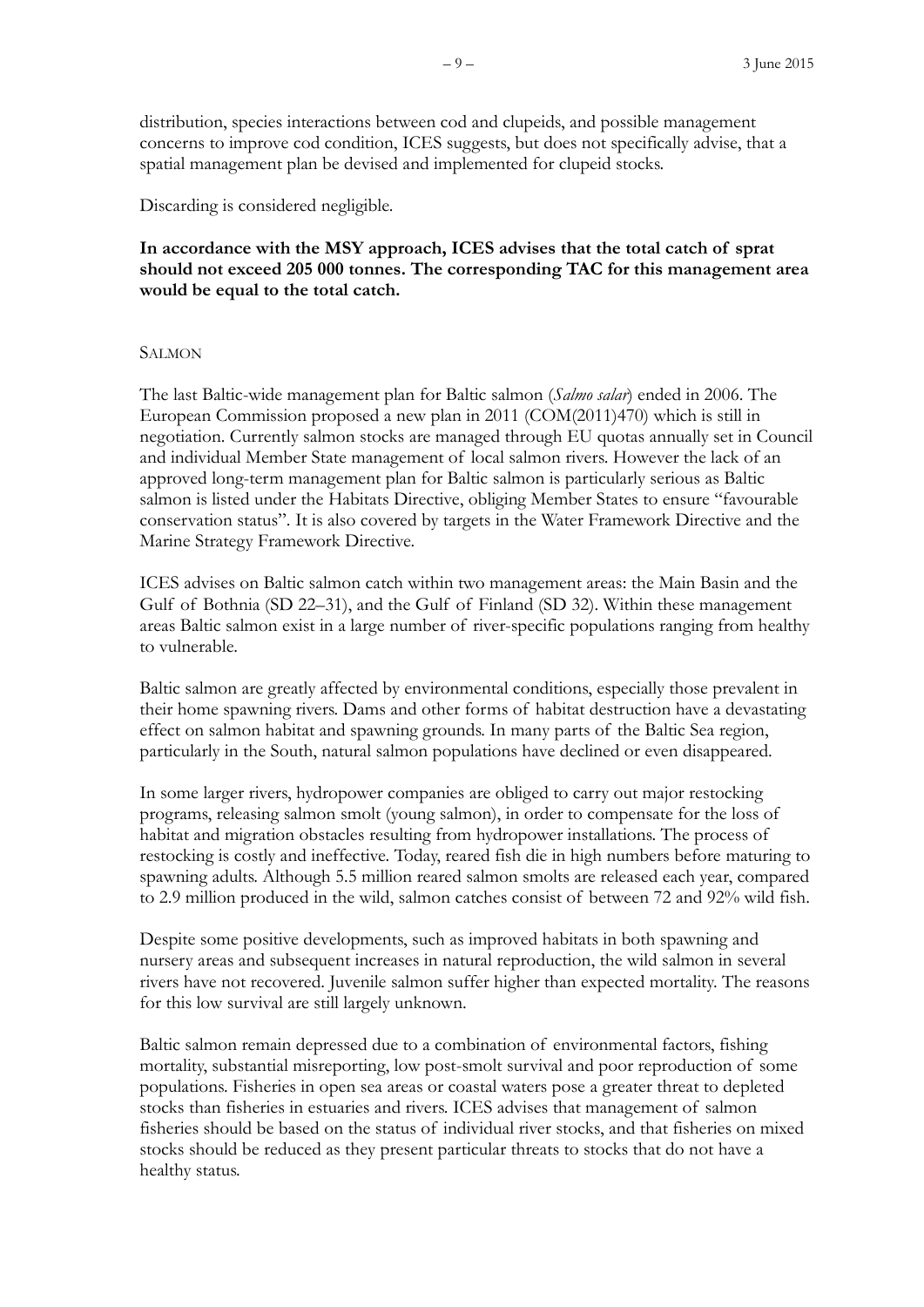# *Salmon in Subdivisions 22–31, Baltic Sea excluding Gulf of Finland*

ICES assesses 29 rivers divided into 5 assessment units based on salmon biology and genetics. Since 1997 wild smolt production has increased substantially from very low values, particularly in the North. Smolt production in the Southeast shows no signs of improvement. Increases in production are mainly due to increases in 2–3 rivers. The situation in the southernmost rivers is unchanged or deteriorating.

To evaluate the status of specific salmon runs, ICES uses the smolt production in 2014 relative to projected natural smolt production capacity on a river-by-river basis. The target for rebuilding stocks is to reach at least  $75\%$ <sup>10</sup> of the estimated potential smolt production for each river. As an interim objective for weak stocks, 50% of the potential smolt production is used. Out of 29 stocks assessed, only 4 rivers show a high probability of reaching the 75% target in the near future, while 18 rivers are less than 30% likely to reach this goal. Of those rivers, 7 are less than 30% likely to meet even the interim goal.

The rivers Rickleån, Kågeälven, and Öreälven in the Gulf of Bothnia, Emån in southern Sweden, and several other rivers in the Southeastern Main Basin are especially weak and desperately need longer-term stock-specific rebuilding measures.

ICES advises a total commercial catch at sea of 116 000 individuals, including an estimated 10% unwanted catch and 90% wanted catch. ICES estimates the fishery will correctly report only 77% the total commercial salmon catch. ICES estimates that the remaining wanted catch will be 6% misreported and 7% unreported. Recreational fishing at sea will catch an estimated 19 000 more salmon, and river catches an additional 39 000 more salmon.

# **In accordance with the MSY approach, ICES advises a total commercial sea catch of fewer than 116 000 salmon, including estimates of unwanted, misreported, and unreported catch.**

### *Salmon in Subdivision 32, Gulf of Finland*

This area contains a few small, wild populations with mixed reared and wild salmon caught in some rivers. The wild salmon populations are genetically distinct from each other, which indicate that these still are original salmon stocks, meaning that they have not reproduced with reared salmon. Reared salmon are easily identified by their missing adipose fin. This fin is removed before releasing a reared salmon into the wild.

ICES considers salmon stocks in the Gulf of Finland data-limited and advises using the precautionary approach. Very little data on wild smolt production is available for the assessment, consisting mainly of limited electrofishing surveys. Recreational sea and river catch is uncertain. In ICES expert judgement, all wild salmon rivers in the Gulf of Finland are well below the 75% potential smolt production target and generally not showing signs of recovery.

According to ICES, a reduction in the TAC alone would most likely not safeguard wild populations from exploitation. Instead, ICES advises the development of more selective harvesting methods that target reared salmon.

<sup>-</sup> $10$ In the HELCOM Baltic Sea Action Plan, the target is 80 % of potential smolt production.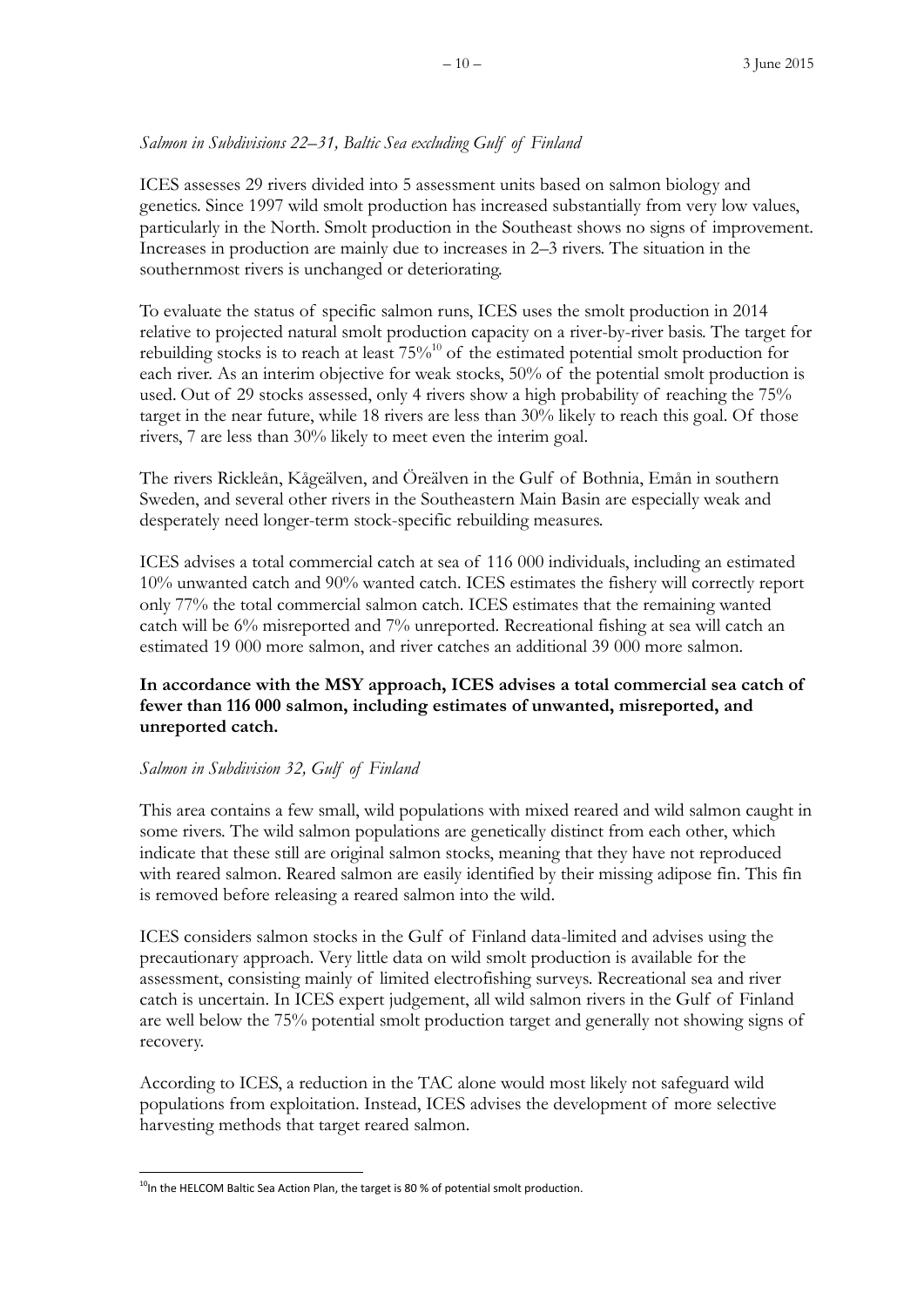Assuming a similar amount of restocking to previous years, ICES advises a total commercial catch at sea of 11 800 reared salmon, including an estimated 10% unwanted catch and 90% wanted catch. ICES estimates the fishery will correctly report only 83% the total commercial salmon catch leaving 7% unreported.

**In accordance with the precautionary approach, ICES advises no wild salmon catch and that bycatch of wild salmon be minimised. ICES advises a total commercial sea catch of no more than 11 800 reared salmon.**

#### SEA TROUT

The Baltic Sea region contains approximately 1 000 sea trout stocks (*Salmo trutta*), which can be found in 881 rivers, and 471 of those stocks are thought to be wild. The status of the stocks varies considerably, as does the quality of their habitats in the rivers.

Sea trout is caught in rivers, coastal areas and the open sea. It does not migrate as extensively as salmon, but longer migrations do occur, and the main fishery is in fact in the Main Basin. Nominal commercial catches of sea trout in the Main Basin have declined from around 1 000 tonnes in 2002 to 219 tonnes in 2014. Nominal recreational catches vary greatly between 2001 and 2014. ICES notes that the data on recreational catches is incomplete, and it could be as much as three times the estimated commercial catch.

The majority of the catches contain mixed stocks, which is potentially problematic for the weaker stocks. Discards of undersized sea trout take place mainly in the coastal fisheries, particularly in the gillnet fishery, but there are no clear estimates available for any fisheries. There are also strong indications that significant amounts of salmon are still misreported as sea trout.

There is no TAC set for sea trout, but national regulations include *inter alia* minimum landing size, local and seasonal closures, and minimum mesh sizes for the gillnet fishery. According to ICES, additional management measures to address bycatch of sea trout should be considered, particularly in SD 30–32. Minimum mesh sizes, reduction of fishing effort, minimum legal landing sizes, as well as temporal and spatial closures are all viable options. Existing fishing restrictions should be maintained and habitat improvements are needed in many rivers.

**Based on precautionary considerations and the limited amount of data on sea trout population dynamics, ICES advises that catches in the Gulf of Bothnia and fishing intensity in SD 22, 24, and 26 should be reduced to safeguard the remaining wild populations in the region, both locally and on their migration routes. ICES advises that habitat improvements are necessary in trout spawning rivers around the Baltic.**

#### FLATFISHES

Five flatfish species are found in the Baltic Sea: Baltic flounder (*Platichthys flesus*), turbot (*Scophthalmus maximus*), brill (*Scophthalmus rhombus*), plaice (*Pleuronectes platessa*) and dab (*Limanda limanda*). The fishing for these species is mostly for human consumption, although a large part of the flatfish caught in the Baltic today is bycatch in the cod trawl fishery. There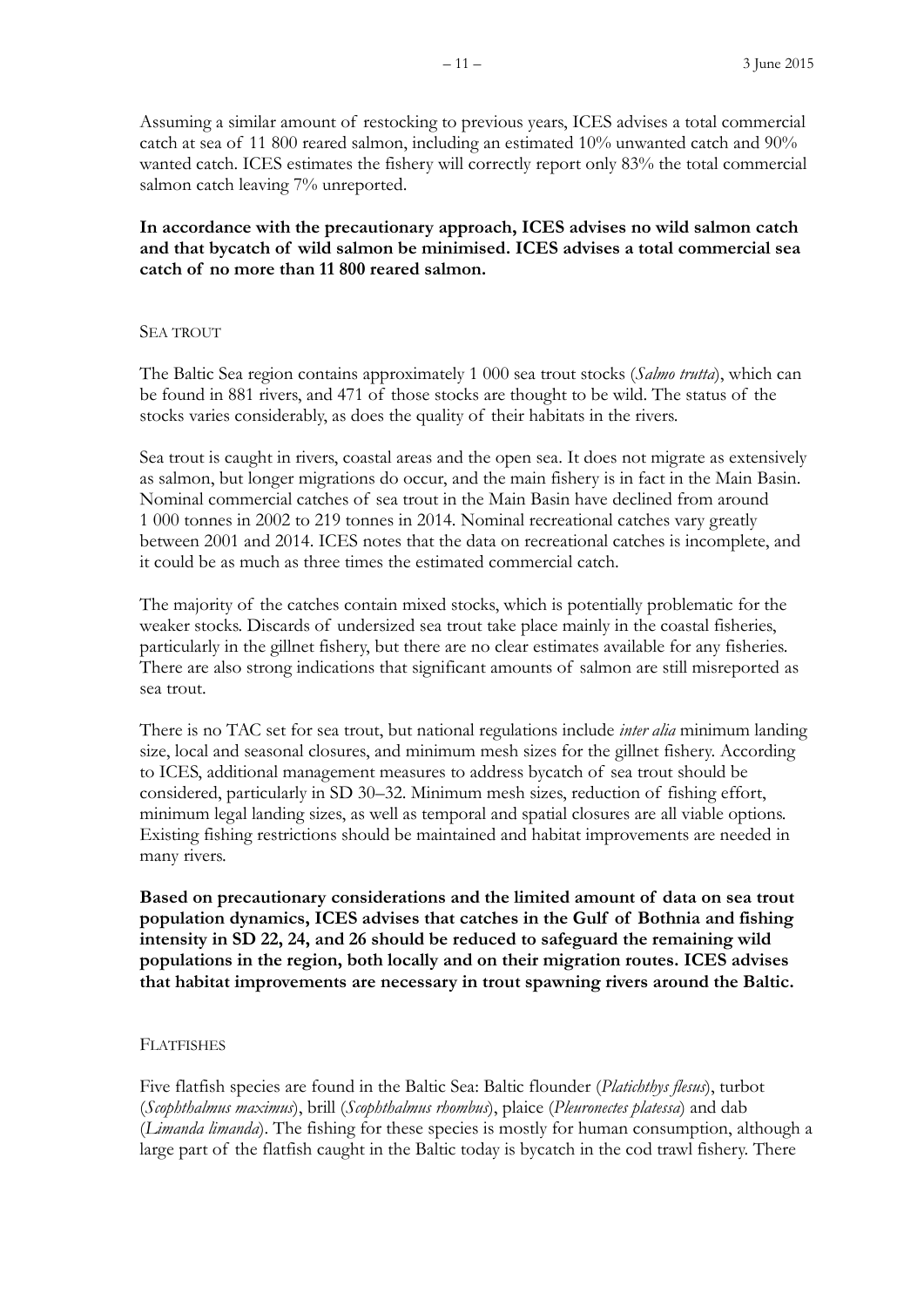are currently no management plans for flatfishes in the Baltic, and Plaice is the only species under TAC management. The knowledge concerning most stocks is limited.

### *Flounder*

Flounder is the most widespread and abundant flatfish in the Baltic Sea. ICES provides advice for four different stocks of flounder. However, the exact number of stocks is uncertain.

Population studies show that two different strategies for spawning behaviour in flounder are correlated with the different stocks. In areas with low salinity, flounder spawn in shallow waters on the sea bottom, whereas in areas with higher salinity, flounder spawn in the open sea (so called pelagic spawners).

Most flounder landings come from bycatch in the cod fishery, although there are some targeted flounder fisheries, particularly in subdivisions 24 and 25. Preliminary analysis indicates that discarding of flounder in the cod fishery can be substantial. Recreational landings are substantial in the northern Baltic Sea (SD 27 and 29-32).

ICES categorises all four flounder stocks as data-limited. For flounder in the southern and south-central parts of the Baltic Sea (SD 22–25), positive trends in stock sizes can be seen, whereas the stock sizes in the central, north and eastern parts of the Baltic Sea are stable or slightly declining. ICES could estimate a discard rate only for flounder stocks in SD 22-25, permitting advice based on total catch. For the remaining flounder stocks ICES could only advise on landings, though discarding does occur.

# **In accordance with the precautionary approach, ICES advises that:**

- **total catch of flounder in the Belts and the Sound should not exceed 3 042 tonnes;**
- **total catch of flounder in the Southern Baltic Sea should not exceed 28 908 tonnes;**
- **flounder landings in the waters east of Gotland and the Gulf of Gdansk should not exceed 2 606 tonnes;**
- **flounder landings in the Northern Baltic Sea should not exceed 274 tonnes.**

### *Turbot*

Turbot is found in large parts of the Baltic Sea but is not as widespread as flounder. All the Baltic Sea turbot is suggested to belong to one genetically similar stock. The species is sedentary and show a high spawning site fidelity, which makes it locally sensitive to high fishing pressure. The state of the stock is not fully known, but the ICES stock size indicator does not show any significant long term trends.

More than half of the reported turbot landings come from SD 22, with relatively substantial landings in SD 24-26. Catches have fluctuated greatly during the last decades, and in the 1990s landings were up to three times as high as today.

# **In accordance with the precautionary approach, ICES advises that turbot landings should not exceed 198 tonnes.**